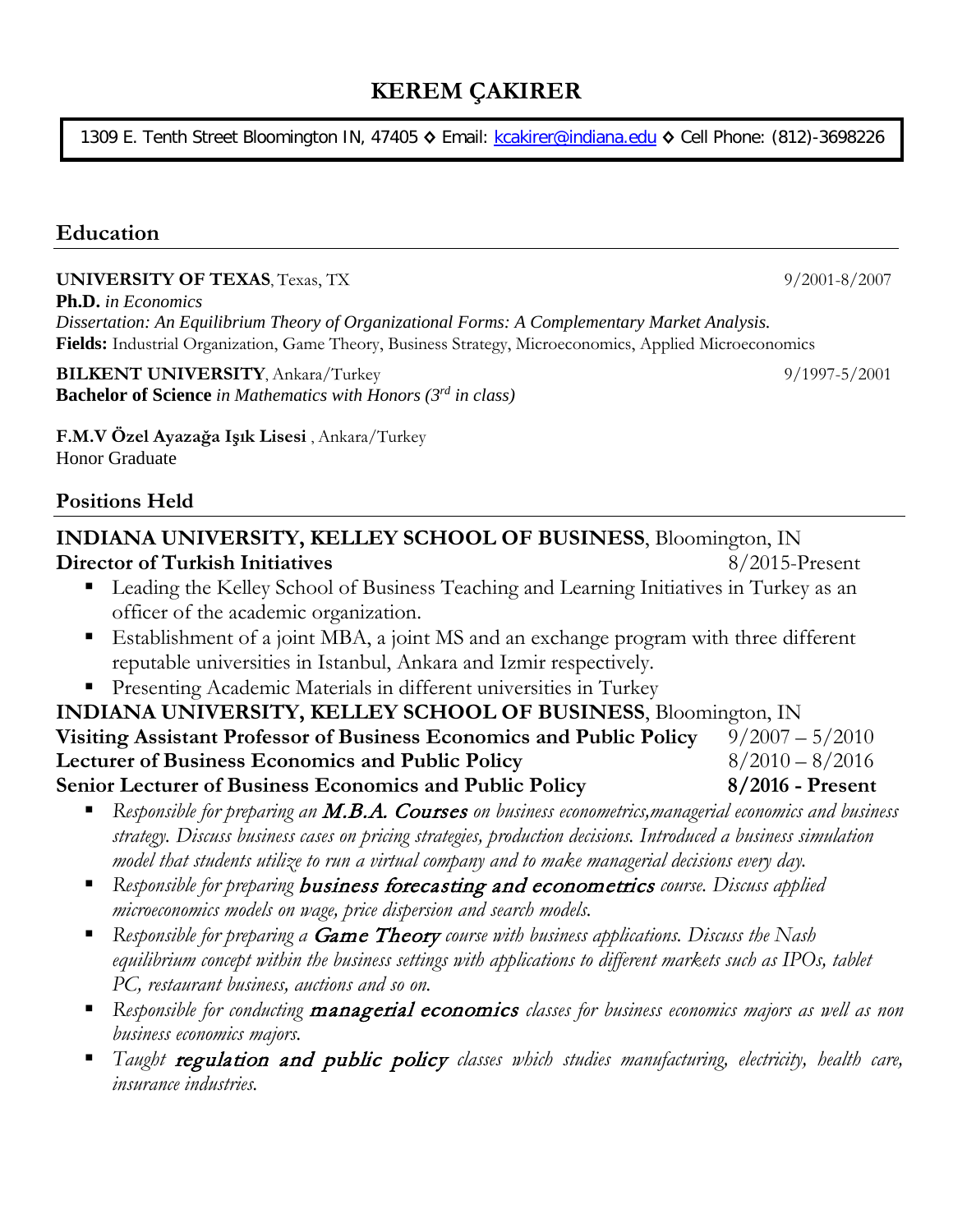*Responsible for preparing an* M.B.A course on Business Econometrics *that analyzes micro data using statistical techniques.* 

### **ONPS INTERNATIONAL SCHOOL,** JIATONG UNIVERSITY, Chengdu, China 7/2012-8/2012

### **Invited Lecturer of Business Economics**

- *Lectures on game theory, advance microeconomics and econometrics.*
- *Presenting academic material in China*

**BOGAZICI UNIVERSITY**, DEPARTMENT OF MANAGEMENT Istanbul, Turkey 6/2008-8/2008

# **Visiting Assistant Professor of Management**

6/2009-8/2009

 *Conducted business strategy classes which studies managerial decisions on advertising, R&D, pricing, positioning in many industries such as retailing, soft drinks, electronics, video games, sports during the summer term*.

### **UNIVERSITY OF TEXAS**, **Department of Economics**, Austin, TX 9/2001-8/2007

### **Teaching Assistant and Research Assistant**

# **TEXAS A&M UNIVERSITY**, Department of Economics, College Station, TX

9/2006-6/2007

### **Assistant Lecturer**

# **PEPPERS & ROGERS CONSULTING**, Dubai, U.A.E.

6/2005-8/2005

# **Senior Analyst**

- *Worked closely with a partner on an "Consumer Segmentation" for a major client in U.A.E. Work included market structure modeling, benefit cost analysis, some econometric modeling (clustering models, weighted regression). Assisted on preparing a result report.*
- *Assisted in pricing decisions based on regulations on U.A.E. on transfer services and transactions.*
- *Assisted in preparing business development proposal for the specific industries such as automobile industry and manufacturing for the firms in Dubai.*

# **TURKISH IS BANK**, Istanbul, Turkey

6/2004-8/2004

# **Summer Intern**

 *Worked closely with a manager on loan and lease contracts. Applied risk management techniques to prepare risk assessment reports utilizing financial credit risk software.*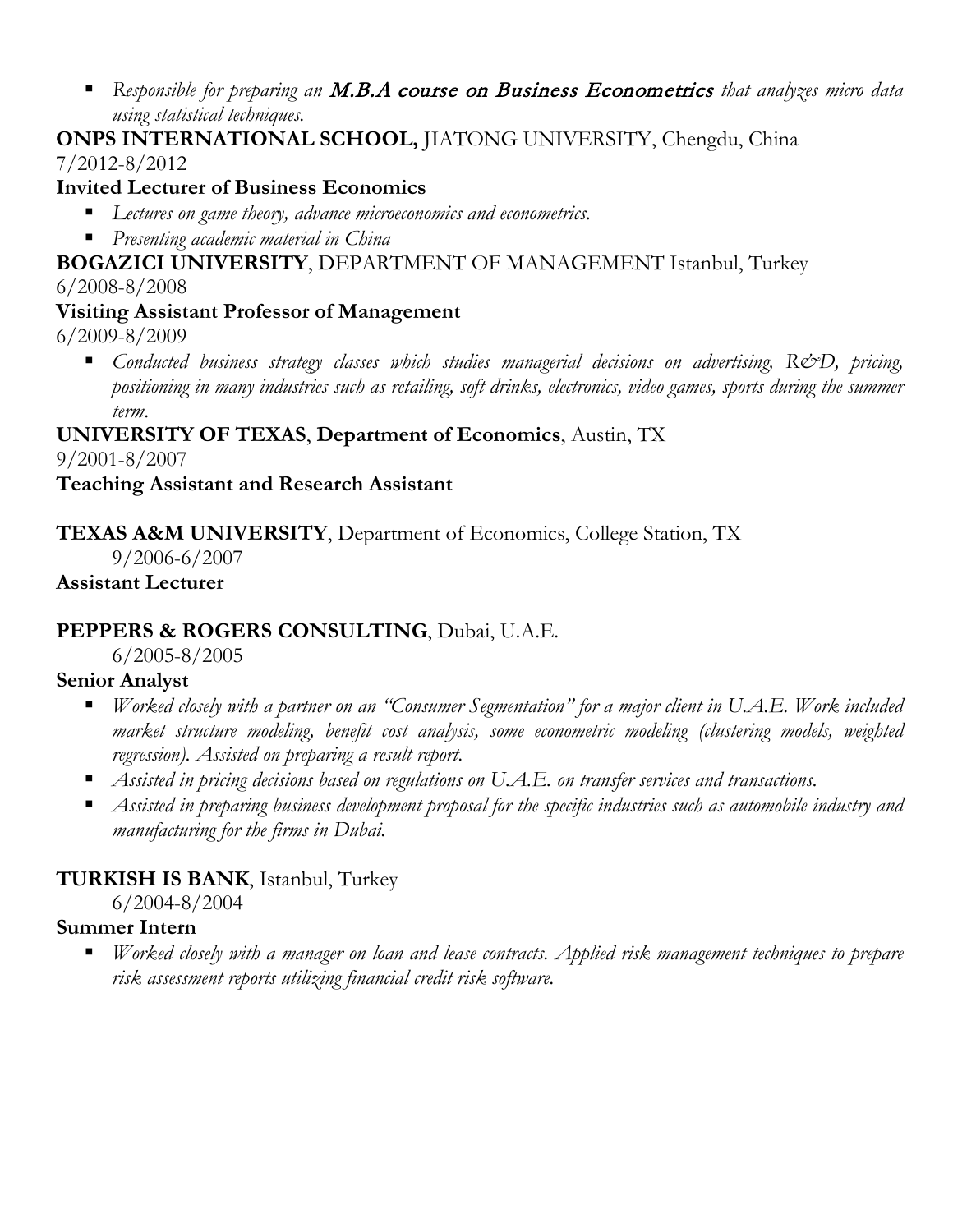#### **Achievements & Honors**

 **Kelley School of Business , Business Economics and Public Policy Panjabi Teaching Award Nominee** 2013 **Kelley School of Business Dean's List of Achievement in Teaching** 2011-2012 **Vice President of Turkish Student Association Bloomington** 5/2008-6/2009 **Department of Economics Fellowship** awarded by University of Texas at Austin 9/2001-9/2003 **Italian Study Fellowship** awarded by Turkish Italian Institute 5/2001-8/2001 **Full Scholarship** awarded by Bilkent University 9/1996-6/2001 **Young Scientist Scholarship** awarded by The Scientific & Technical Research 9/1996-6/2001 Council of Turkey (TUBITAK) **Ranked in 0.01%** in the Turkish National University Entrance Exam among more 6/1996 than 1.5 million candidates **Ranked 3<sup>rd</sup>** in a nationwide TUBITAK high school project contest 5/1995 **Drama Fellowship** awarded by Istanbul Government Drama School 5/1990-8/1992

### **Teaching Experience**

### **Indiana University, Kelley School of Business**

### **Department of Business Economics and Public Policy**

M.B.A. Core Course on Managerial Economics Game Theory and Business Strategy M.B.A Business Econometrics M.B.A Predictive Analytics (Kelley Direct & EDP) M.B.A Game Theory and Business Strategy (Kelly Direct & EDP) Managerial Economics and Business Strategy Business Economics & Public Policy (Regulations) Business Forecasting & Econometrics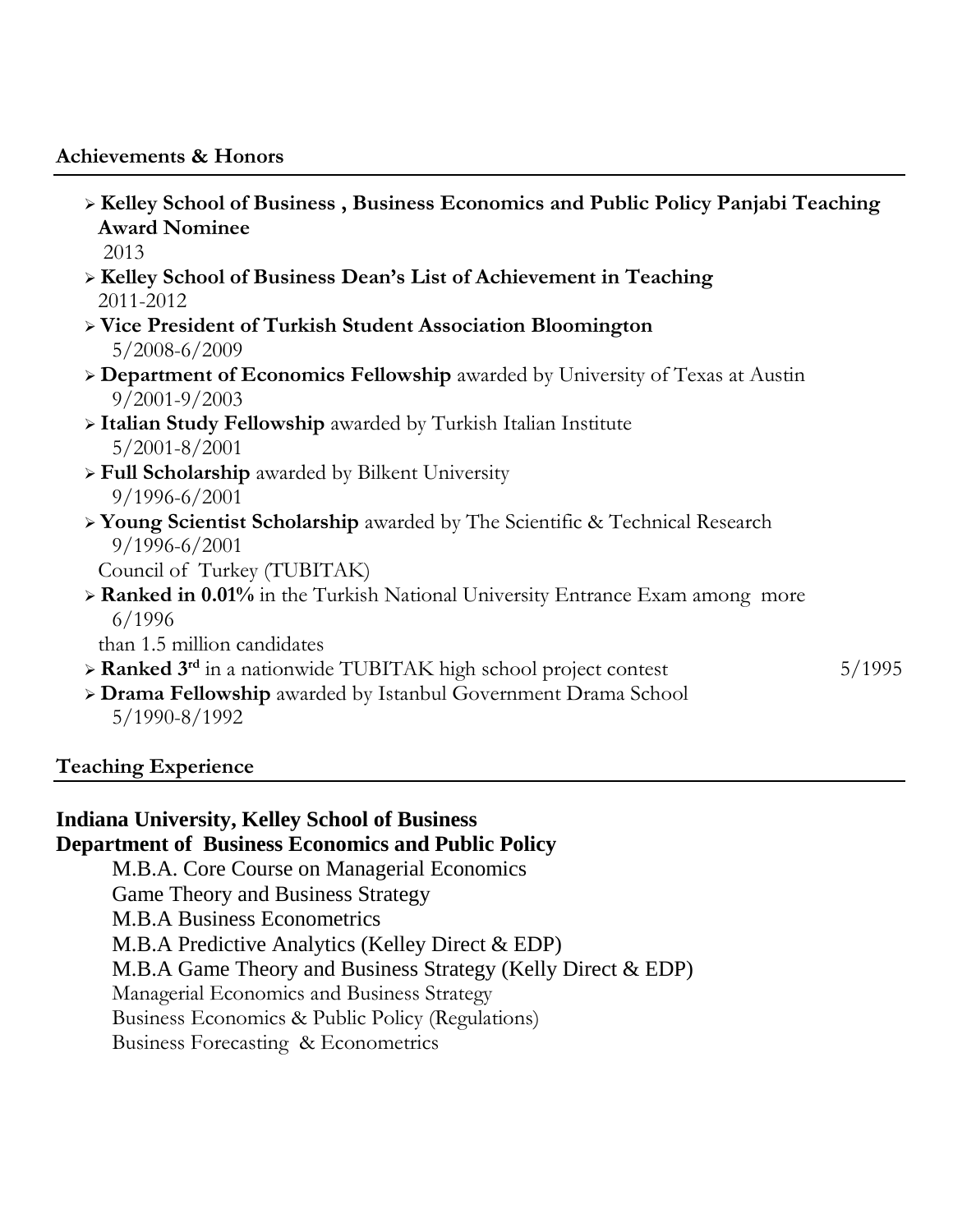| Boğaziçi University                                                               |                                  |
|-----------------------------------------------------------------------------------|----------------------------------|
| <b>Department of Management</b>                                                   |                                  |
| Managerial Economics                                                              | Summer 08, Summer 09             |
| Microecomic Theory                                                                | Summer 08                        |
| <b>Texas A&amp;M University, Department of Economics</b>                          |                                  |
| Intermediate Microeconomics                                                       | Fall 06,                         |
| Spring 07                                                                         |                                  |
| <b>Teaching Assistant, University of Texas at Austin, Department of Economics</b> |                                  |
| Principles of Microeconomics                                                      | Fall 01                          |
| Principles of Macroeconomics                                                      | Spring $02$                      |
| Intermediate Microeconomics                                                       | Fall 02, Spring 03, Summer 03-04 |
| Graduate Microeconomic Theory                                                     | Fall 03, Spring 04               |
| Quantative Economics (Graduate)                                                   | <b>Fall 04</b>                   |

### **Case Competitions**

#### **EC3 Case Competition (2014 – Present)**

- **Working with the consulting firm The Keystone Group**
- Preparing the case for the students and coaching student teams
- **Member of the judge panel**

#### **BEPP Consulting Presentations**

**Member of the jury panel** 

#### **Student Meetings**

# **Eat Meet Compete by BEPP**

- o Responsible for the organization of the annual event
- o Create an opportunity for the current and prospective BEPP students to learn about the academics in BEPP department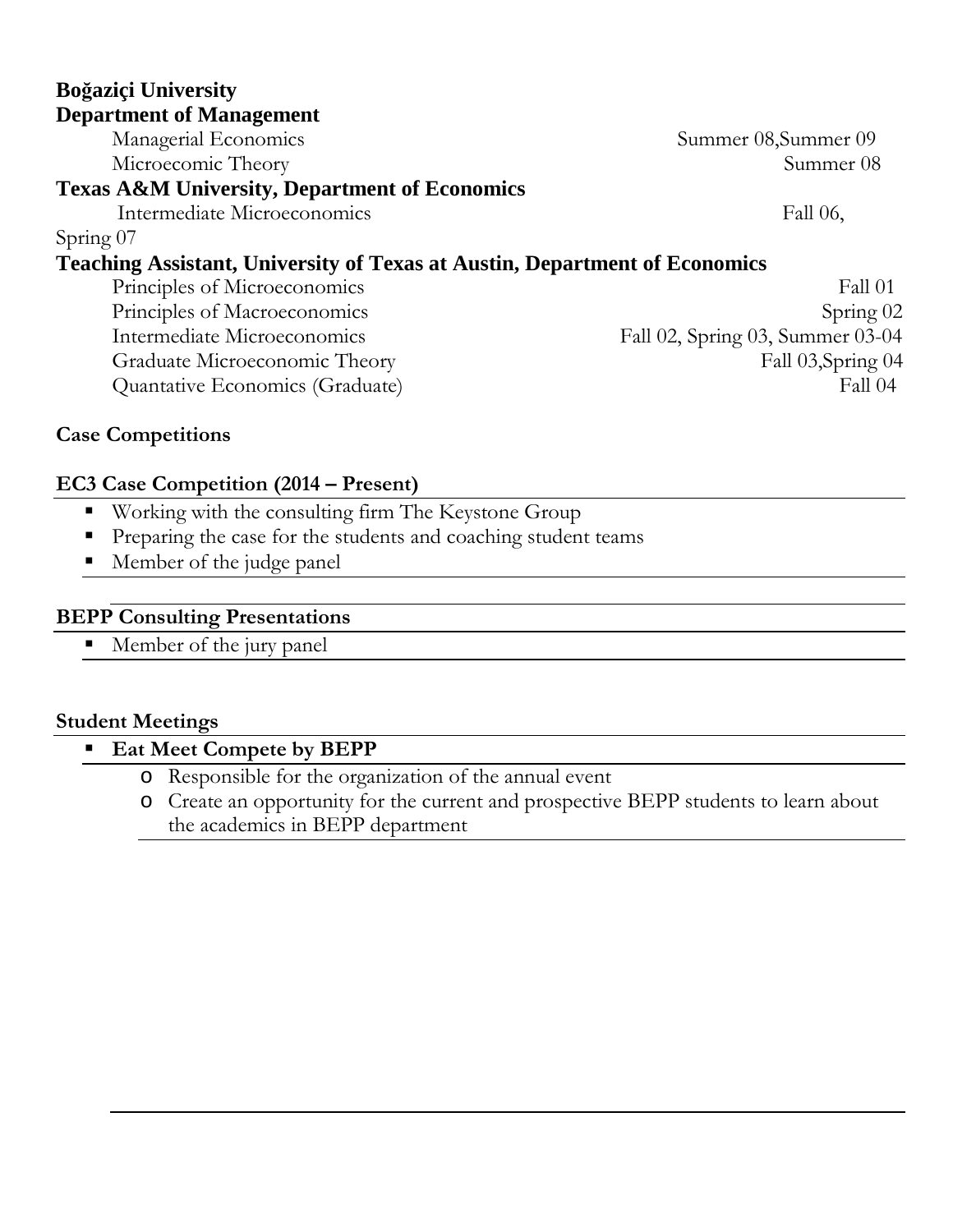#### **Publications**

*"Growth Decision of a Firm in Complementary Markets via Mergers"* ICFAI Journal of Mergers & Acquisitions Vol.III No.3, 2006

### **Working Papers**

*"A Theoretical Model of Wage Dispersion in Labor Markets" with Bulent Guler* Kelley School of Business, Indiana University, 2013

"*A Fixed Effect Model of Endogenous Integration Decision and Its Competitive Effects*" Kelley School of Business, Indiana University, 2011

"*An Equilibrium Theory of Mergers under No Restrictions in Complementary Markets"* Department of Economics, **University** of Texas at Austin, 2008

"*How post-merger pricing does affect vertical mergers?"* Department of Economics, University of Texas at Austin,

*"Mergers and Their Effects on Cost, Welfare and Products"* Department of Economics, University of Texas at Austin, 2006

*"When is the right time to merge?* Kelley School of Business, Indiana University, 2010

### **Other Papers**

*"Management, Organization and Mergers"* Department of Economics, University of Texas at Austin, May 2004

*"A Theory of Flirting"* Department of Economics, University of Texas at Austin, May 2004 *"IPO Decision: An Equilibrium Analysis"* Department of Economics, University of Texas at Austin, January 2003

*"Spline Functions: An Approximation Theory"* Department of Mathematics, Bilkent University, January 2001

#### **Presentations**

" An Overview of +Kelley Programs" TOBB University, 2016

*"A Theoretical Model of Wage Dispersion in Labor Markets" with Bulent Guler* Kelley School of Business, Indiana University, 2014,

*"An Equilbrium Theory of Mergers : The case of Monopoly" Işık University, Turkey (2014)*

**"**A Fixed Effect Model of Endogenous Integration Decision and Its Competitive Effects**"** Boğaziçi University, Turkey, July 2013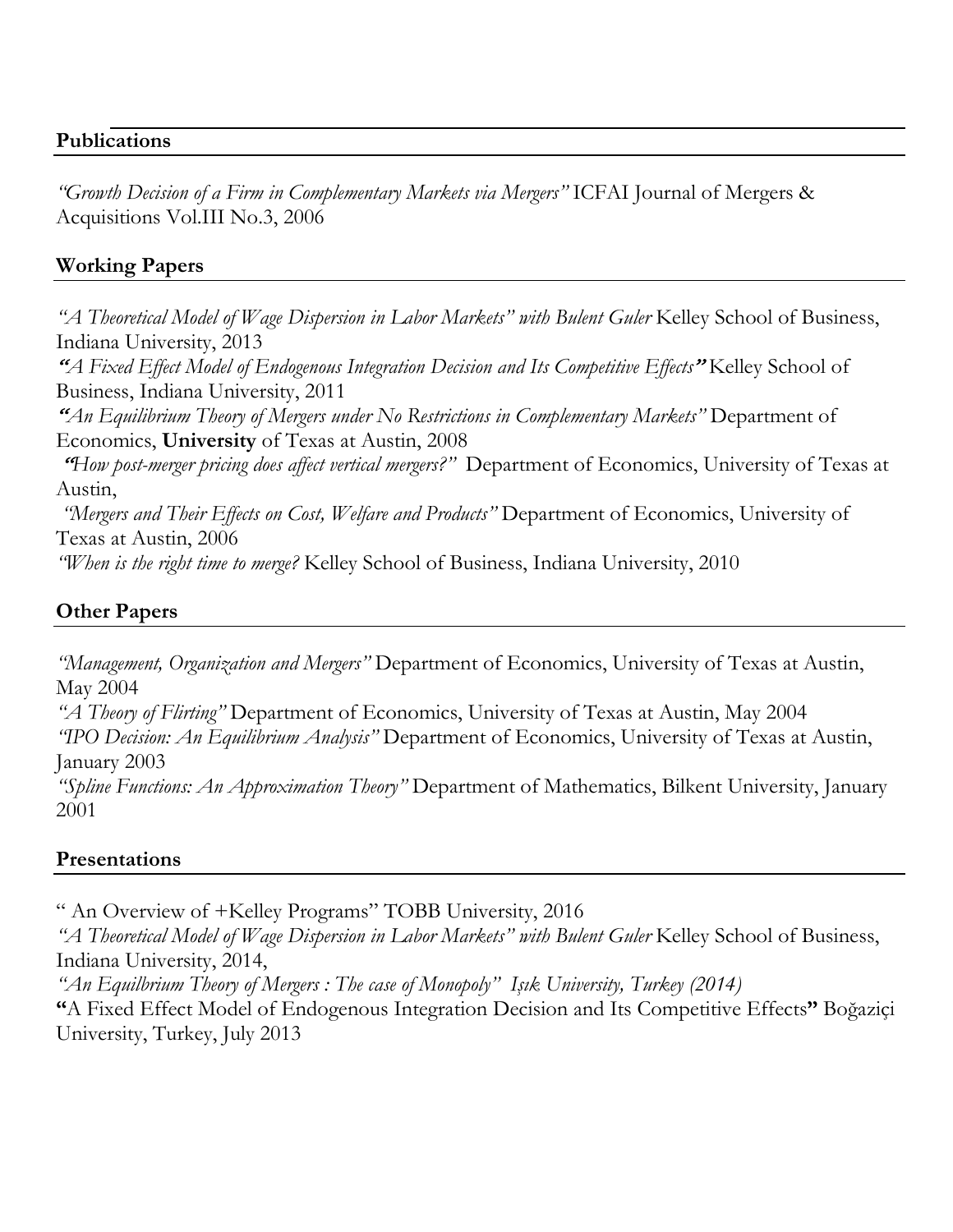*"An Equilbrium Theory of Mergers : The case of Monopoly" Kelley School of Business, Business Economics & Public Policy Department (2012)*

**"**A Fixed Effect Model of Endogenous Integration Decision and Its Competitive Effects**"** Faculty of Management, Sabanci University, July 2008

**"**A Fixed Effect Model of Endogenous Integration Decision and Its Competitive Effects**"** Kelley School of Business, Indiana University, November 2007

**"**An Equilibrium Theory of Mergers under No Restrictions in Complementary Markets" ERS Group Tallahassee Florida, June 2007

**"**An Equilibrium Theory of Mergers under No Restrictions in Complementary Markets" Department of Economics, East Tennessee State University, April 2007

"Growth Decision of a Firm in Complementary Markets via Mergers", Department of Economics, Kadir Has University, July 2006

"Growth Decision of a Firm in Complementary Markets via Mergers", Department of Economics, Middle East Technical University, June 2006

"Growth Decision of a Firm in Complementary Markets via Mergers", Department of Economics, Isik University, June 2006

"Growth Decision of a Firm in Complementary Markets via Mergers", Department of Economics, TOBB Economics & Technology University, June 2006

"Growth Decision of a Firm in Complementary Markets via Mergers", The 3rd Leicester PhD Conference on Economics, Leicester, United Kingdom, May 2006 (Selected, not presented) "Growth Decision of a Firm in Complementary Markets via Mergers" Department of Economics, University of Texas at Austin November 2005

"IPO Decision: An Equilibrium Analysis" Department of Economics, University of Texas at Austin, May 2003

"Spline Functions: An Approximation Theory" Department of Mathematics, Bilkent University, June 2001

# **Revised Textbooks**

- Management Consulting Today & Tomorrow by Flemming Poulfelt (2014)
- Managerial Economics by Daniel Marburger (2012)

# **Conferences Attending**

American Economic Association Meetings (2013, 2014), Midwest Economic Association Meetings,(2012) International Business Conference (2014)

# **Skills**